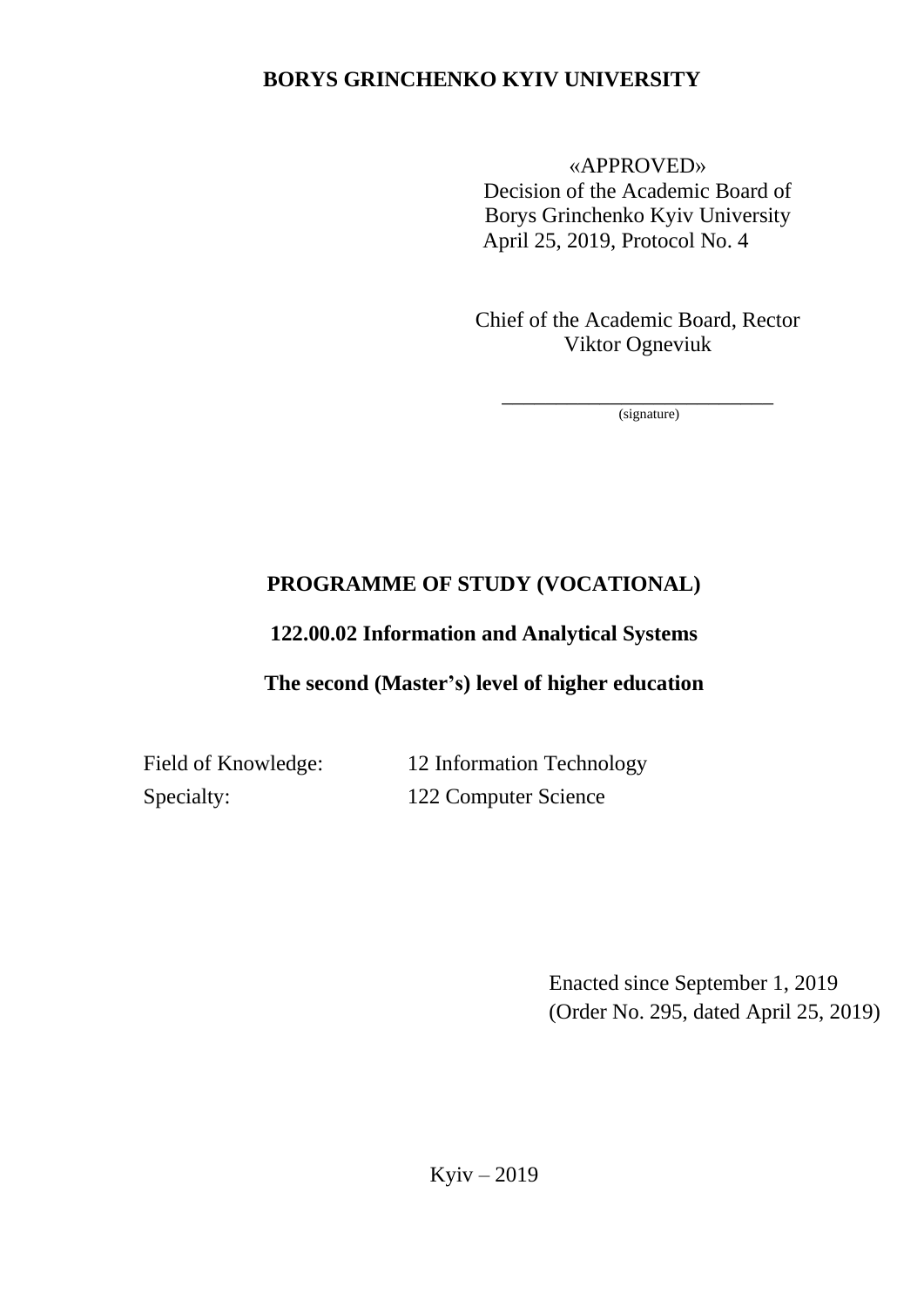#### **LETTER OF APPROVAL Programme of Study (Vocational)**

Chair of Computer Science and Mathematics Protocol No. 3 from February 27, 2019

Head of the Chair \_\_\_\_\_\_\_\_\_\_\_\_\_\_\_\_\_\_\_\_\_\_ Oksana Lytvyn

Academic Council of the Faculty of Information Technology and Management Protocol No. 4 from April 17, 2019

Head of the Academic Council \_\_\_\_\_\_\_\_\_\_\_\_\_\_\_\_\_\_ Alla Mykhatska

Scientific and Methodological Centre of Standardization and Quality of Education

Head\_\_\_\_\_\_\_\_\_\_\_\_\_\_\_\_\_\_ Olha Leontieva April 24, 2019

Vice-Rector on Academic Affairs

\_\_\_\_\_\_\_\_\_\_\_\_\_\_\_\_\_\_\_\_\_\_\_\_\_\_\_ Oleksii Zhyltsov

April 24, 2019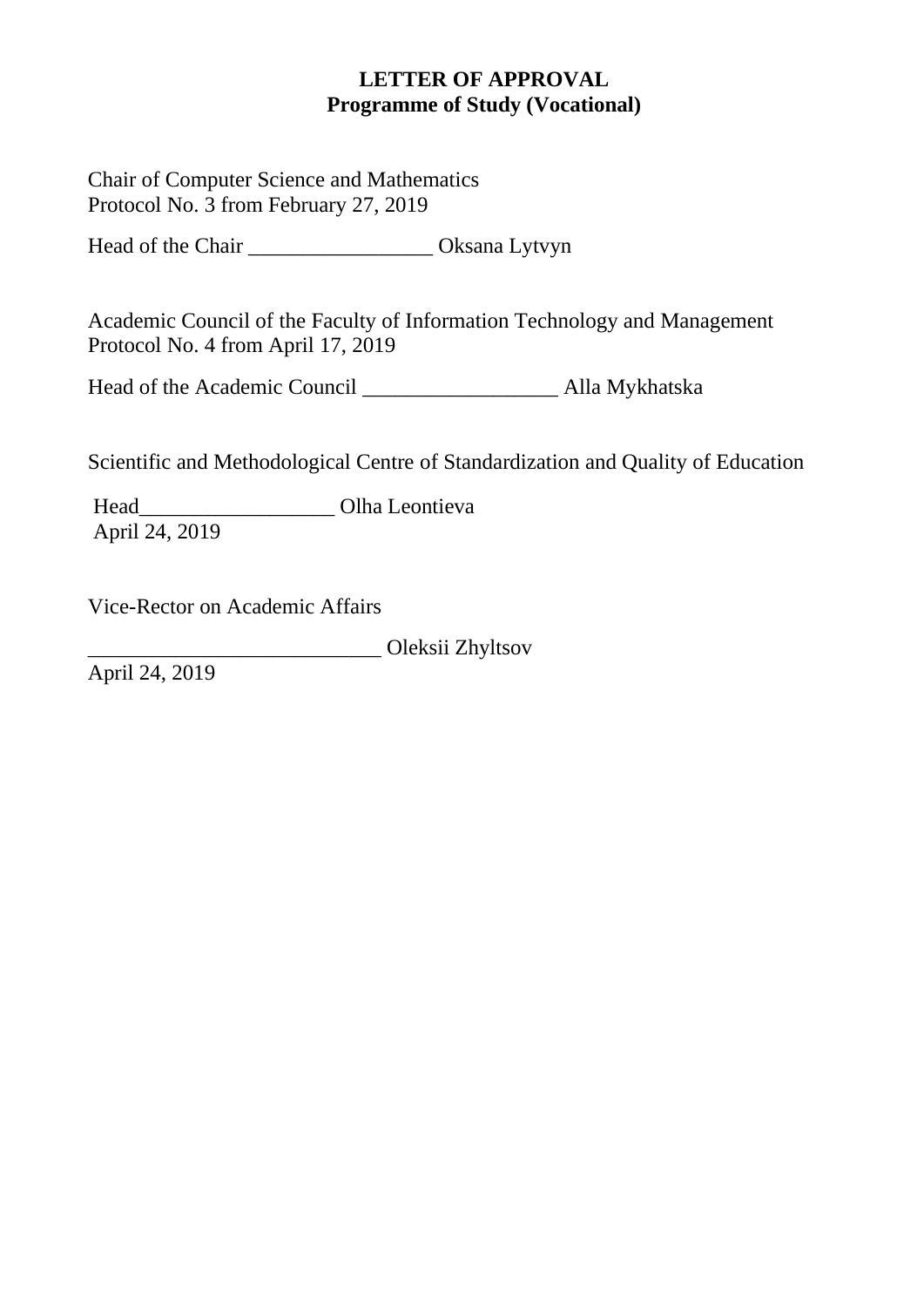#### **PREAMBLE**

\_\_\_\_\_\_\_\_\_\_\_\_\_\_\_

\_\_\_\_\_\_\_\_\_\_\_\_\_\_\_

\_\_\_\_\_\_\_\_\_\_\_\_\_\_\_

The programme of study (vocational) complies with the Law of Ukraine "On Higher Education" and the Draft of the Standard for Higher Education of Ukraine in the field of knowledge of specialty 122 Computer Science for Level Two (Master) of higher education.

It is drafted by the project group consisting of:

*The Head of the project group:* Oleksandr Bushma, Doctor of Technical Sciences, Professor of the Chair of Computer Science and Mathematics, Borys Grinchenko Kyiv University

*The members of the project group:* Iryna Mashkina, PhD in Technical Sciences, Associate Professor, Associate Professor of the Chair of Computer Science and Mathematics, Borys Grinchenko Kyiv University

Tetyana Nosenko, PhD in Technical Sciences, Associate Professor, Associate Professor of the Chair of Computer Science and Mathematics, Borys Grinchenko Kyiv University

### *External Reviewers:*

- **1.** Acting on behalf of **Scientific-methodical subcommission 122-1 Computer Sciences of the Ministry of Education and Science of Ukraine** – *Tetiana Kovaliuk*, PhD in Technical Sciences, Associate Professor of the Chair of Automated Systems of Information Processing and Management at National Technical University of Ukraine «Igor Sikorsky Kyiv Polytechnic Institute»
- **2.** *Volodymyr Ivanov*, Director of the Limited Liability Company "ART Consulting" (activity: 62.01 Computer Programming).

The programme of study (vocational) is implemented in 2019. The programme of study (vocational) is to be reviewed every five years.

Actualized:

| Date of Review of the       | August 29, 2019 |  |
|-----------------------------|-----------------|--|
| <b>PS</b> /Amendments to PS |                 |  |
| Signature                   |                 |  |
| <b>PS</b> Guarantor         |                 |  |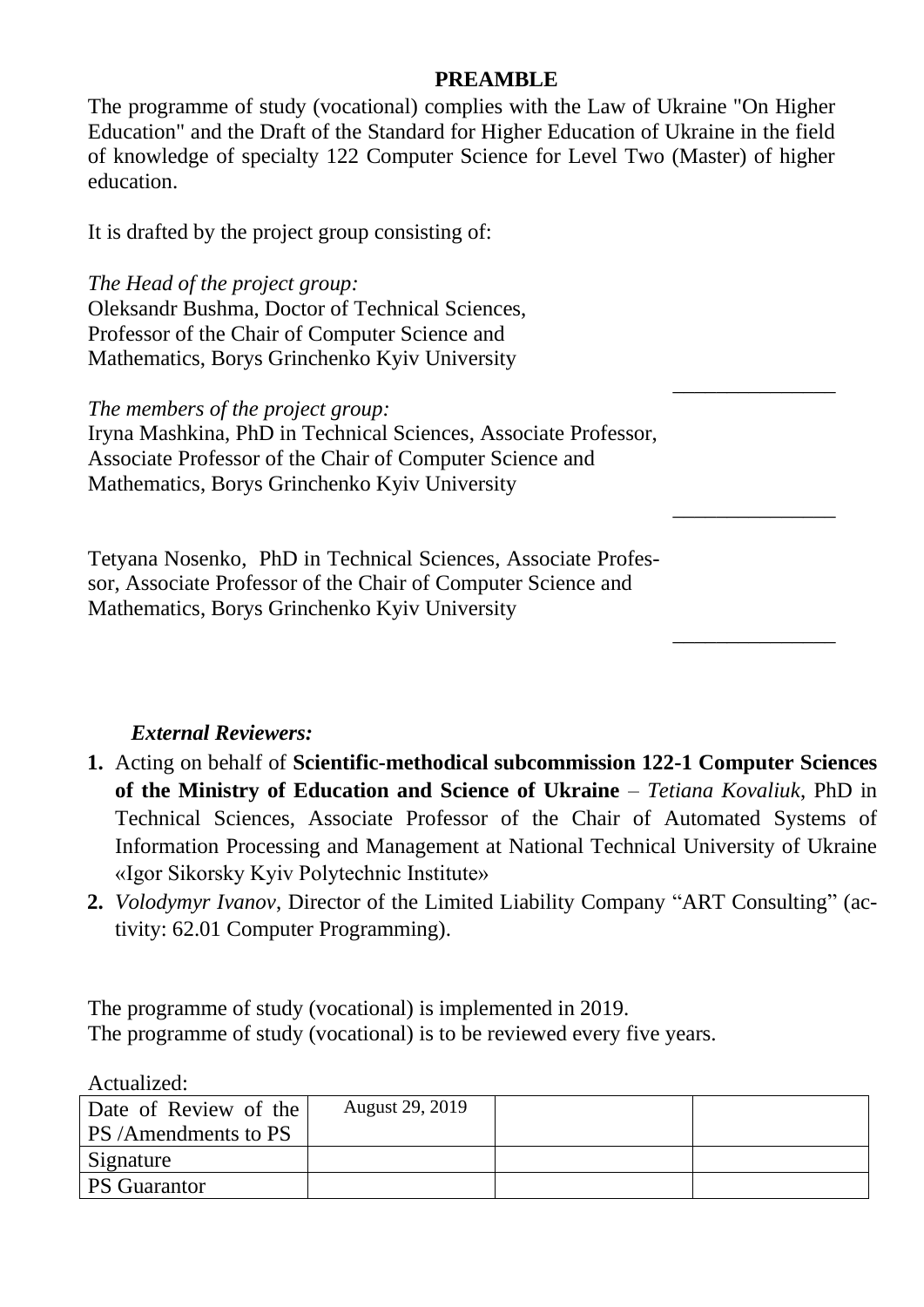## **I. Profile of the Programme of Study (Vocational)**

#### Specialty 122 «Computer Sciences»

|                                      | 1 – General information                                                                                      |  |  |  |  |  |  |  |  |
|--------------------------------------|--------------------------------------------------------------------------------------------------------------|--|--|--|--|--|--|--|--|
| The full name of the higher          | Borys Grinchenko Kyiv University                                                                             |  |  |  |  |  |  |  |  |
| education institution and the        | Faculty of Information Technologies and Management                                                           |  |  |  |  |  |  |  |  |
| structural unit                      |                                                                                                              |  |  |  |  |  |  |  |  |
| Degree of higher education           | Master                                                                                                       |  |  |  |  |  |  |  |  |
| <b>Educational qualification</b>     | <b>Master of Computer Sciences</b>                                                                           |  |  |  |  |  |  |  |  |
| <b>Official name of the</b>          | 122.00.02 122.00.02 Information and Analytical Systems                                                       |  |  |  |  |  |  |  |  |
| programme of study                   |                                                                                                              |  |  |  |  |  |  |  |  |
|                                      | <b>Type of diploma and term of </b> [90 credits ECTS Master's degree, unitary term of study: 1 year 4 months |  |  |  |  |  |  |  |  |
| study according to the               |                                                                                                              |  |  |  |  |  |  |  |  |
| programme                            |                                                                                                              |  |  |  |  |  |  |  |  |
| <b>Availability of accreditation</b> | Implemented in 2019                                                                                          |  |  |  |  |  |  |  |  |
| <b>Cycle / Level</b>                 | Level Two (Master) /                                                                                         |  |  |  |  |  |  |  |  |
|                                      | FQ-EHEA - Cycle II, EQF LLL - Level 7, the National Qualification                                            |  |  |  |  |  |  |  |  |
|                                      | Framework of Ukraine – Level 7                                                                               |  |  |  |  |  |  |  |  |
| The education level required         | Level One (Bachelor) of higher education or the Specialist degree                                            |  |  |  |  |  |  |  |  |
| to commence study under the          |                                                                                                              |  |  |  |  |  |  |  |  |
| programme                            |                                                                                                              |  |  |  |  |  |  |  |  |
| Language (s) of teaching             | Ukrainian                                                                                                    |  |  |  |  |  |  |  |  |
| Validity of the programme of 2024    |                                                                                                              |  |  |  |  |  |  |  |  |
| study                                |                                                                                                              |  |  |  |  |  |  |  |  |
| Internet address of the per-         |                                                                                                              |  |  |  |  |  |  |  |  |
| manent placement of the de-          | kubg.edu.ua/                                                                                                 |  |  |  |  |  |  |  |  |
| scription of the programme           |                                                                                                              |  |  |  |  |  |  |  |  |
| of study                             |                                                                                                              |  |  |  |  |  |  |  |  |
|                                      | 2 – The purpose of the Programme of Study (vocational)                                                       |  |  |  |  |  |  |  |  |

To provide students with the fundamental theoretical and practical training for acquiring the ability to perform professional tasks and responsibilities of research and innovation in the fields of modern computer science, pedagogy and methodology of higher education, and the ability to independently carry out scientific and pedagogical activities.

|              | 3 – Characteristics of Educational Program                                                                                                                                                                                                                                                                                                                                                                                                                                                                                                                                                                                                                                                                                                                                                                                                                                                                                                                                                                                                                                                     |
|--------------|------------------------------------------------------------------------------------------------------------------------------------------------------------------------------------------------------------------------------------------------------------------------------------------------------------------------------------------------------------------------------------------------------------------------------------------------------------------------------------------------------------------------------------------------------------------------------------------------------------------------------------------------------------------------------------------------------------------------------------------------------------------------------------------------------------------------------------------------------------------------------------------------------------------------------------------------------------------------------------------------------------------------------------------------------------------------------------------------|
| Subject area | Objects of study and /or activity:<br>Principles of functioning, cooperation and development of large systems,<br>methods for studying systems of varying complexity and purposes, practical<br>recommendations for their use;<br>principles and methods of modeling complex systems and processes, modern<br>$\overline{\phantom{a}}$<br>software products for constructing models;<br>models, methods and methods of information-analytical activity, special<br>information-analytical systems and SMART-technologies that provide sub-<br>decision-making in the process of organizational management;<br>concepts of design, construction and operation of a Smart City, including<br>computer systems for urban monitoring;<br>regularities of the functioning of the psyche of the student as a subject of<br>training and professional activity, the specifics of the teacher's scientific and<br>pedagogical activity, the teaching staff training of higher qualification, the<br>form of organization of educational and educational processes in higher<br>education institutions; |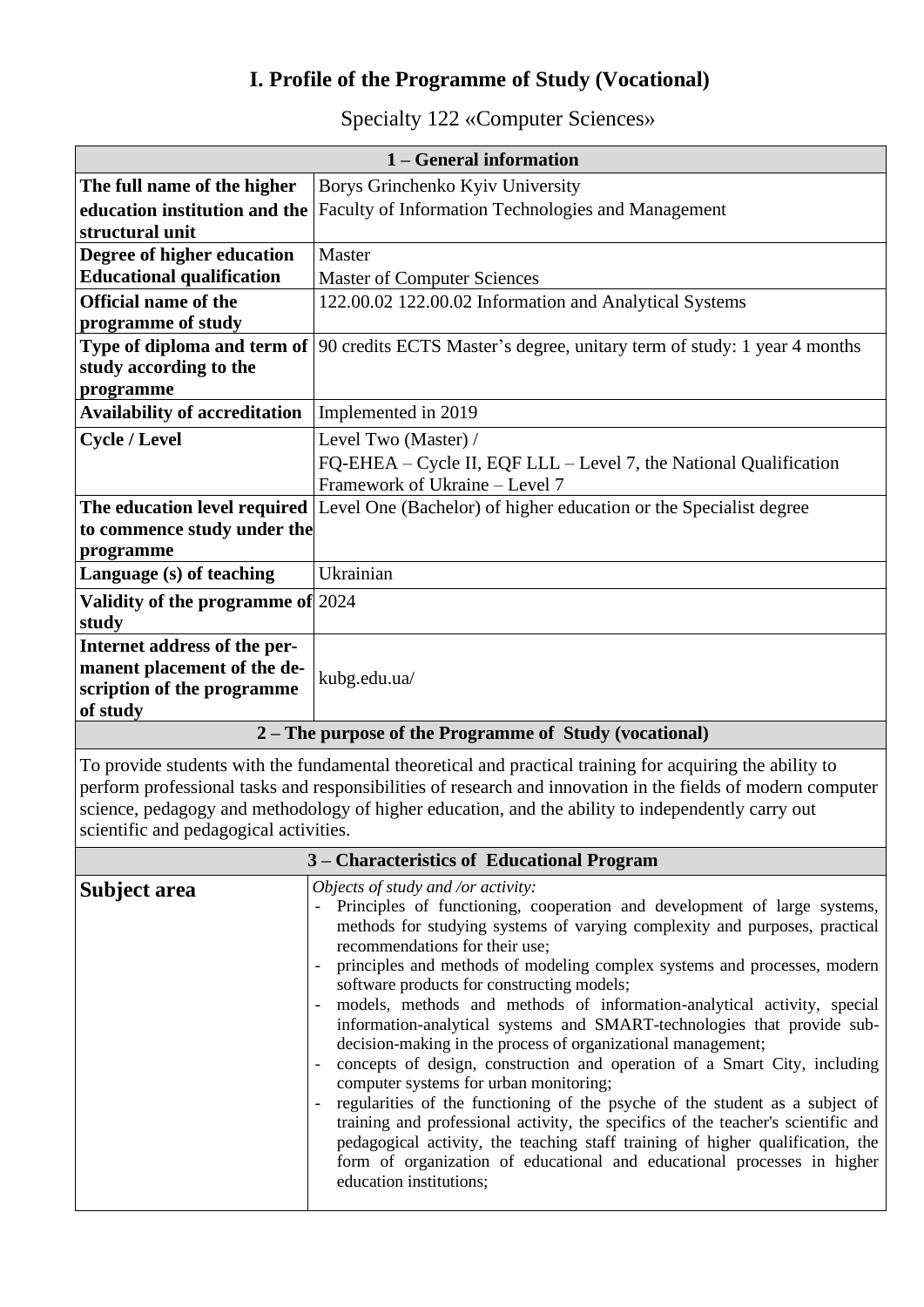|                                                        | - concepts, theories, methods and methodologies of teaching of informatics<br>disciplines in the system of higher education.                                                                                                                                                                                                                                                                                                                                                                                                                                                                                                                                                                                                  |
|--------------------------------------------------------|-------------------------------------------------------------------------------------------------------------------------------------------------------------------------------------------------------------------------------------------------------------------------------------------------------------------------------------------------------------------------------------------------------------------------------------------------------------------------------------------------------------------------------------------------------------------------------------------------------------------------------------------------------------------------------------------------------------------------------|
|                                                        | Training objectives: formation of higher education students understanding of fun-<br>damental problems of informatics, a complex of knowledge, skills and abilities for<br>use in professional activities in the field of computer sciences and information<br>technologies, computer modeling and designing, system analysis, and the solution<br>of applied problems.                                                                                                                                                                                                                                                                                                                                                       |
|                                                        | The theoretical content of the subject area is the basic notions and positions of the<br>theory of systems and methods of system analysis; modern models and methods of<br>production and management of information-analytical systems and processes;<br>concept and provisions of the theory of intellectual analysis of large data; concepts<br>of didactics, pedagogical technologies, laws and regularities of pedagogical pro-<br>cess management in higher educational institutions, teaching methods of profes-<br>sional disciplines.                                                                                                                                                                                 |
|                                                        | Methods and technologies: methods of computer modeling, prediction of proper-<br>ties and behavior of mathematical models on the basis of empirical data; method-<br>ology of abstract thinking, analysis and synthesis; methods of scientific research;<br>information, hardware, software and communication technologies.                                                                                                                                                                                                                                                                                                                                                                                                   |
|                                                        | Tools and equipment: simulation, design, analysis of information systems, com-<br>puter networks, cloud technologies, database management systems, operating sys-<br>tems, production environments and software development.                                                                                                                                                                                                                                                                                                                                                                                                                                                                                                  |
|                                                        | The proportion of the volumes of the general and professional components and<br>optional parts.<br>Mandatory part (67 credits, 74.5%):<br>general and special (professional) competencies for the speciality (53 ECTS<br>credits, 1590 hours, 2-nd year – practice hours);<br>cycle of pedagogical training disciplines (14 ECTS credits, 420 hours, 2-nd<br>$year - practice hours).$<br>Optional part $(23 \text{ credits}, 25.5 \text{ %}).$                                                                                                                                                                                                                                                                               |
|                                                        | Field practice share:: 15 ECTS credits (16,7 %)                                                                                                                                                                                                                                                                                                                                                                                                                                                                                                                                                                                                                                                                               |
| <b>Orientation of the</b><br><b>Programme of Study</b> | The Programme of Study (Vocational) includes in-depth basic, special and<br>scientific-practical training taking into account today's state of information<br>technologies, focuses on the actual directions within which further professional and<br>scientific careers are possible: informational and analytical systems; computer<br>simulation, forecasting, analysis and visualization; URBAN -information; e-<br>government.                                                                                                                                                                                                                                                                                           |
| The main focus of the<br><b>Programme of Study</b>     | Fundamental education in the field of "Computer Science"; psychological and<br>pedagogical and methodical preparation for pedagogical activity in high school.                                                                                                                                                                                                                                                                                                                                                                                                                                                                                                                                                                |
| <b>Specific features of the</b><br>Programme           | - the programme includes the newest disciplines aimed at studying and managing<br>the modern methods, technologies and means of modeling and analyzing<br>informational processes in the society;<br>- the programme provides for theoretical and practical study of basic disciplines in<br>the field of teaching methods in higher education (computer science), including<br>production assistant practice.                                                                                                                                                                                                                                                                                                                |
|                                                        | 4 – Eligibility of graduates to employment and further studying                                                                                                                                                                                                                                                                                                                                                                                                                                                                                                                                                                                                                                                               |
| <b>Employment</b>                                      | Jobs in educational institutions, research institutions, in public and private institutions and<br>non-governmental associations: specialist in the design, implementation and operation of<br>special information-analytical and monitoring systems, specialist in computer modeling, fore-<br>casting, optimization of economic or social processes, teacher of disciplines of computer sci-<br>ence, researcher, computer science consultant, head (assistant to the head) of the enterprise<br>(institution, organization).<br>According to the National Classification of Professions <i>IK</i> 003: 2010, graduates who have<br>completed training according to the Programme may hold the following primary positions: |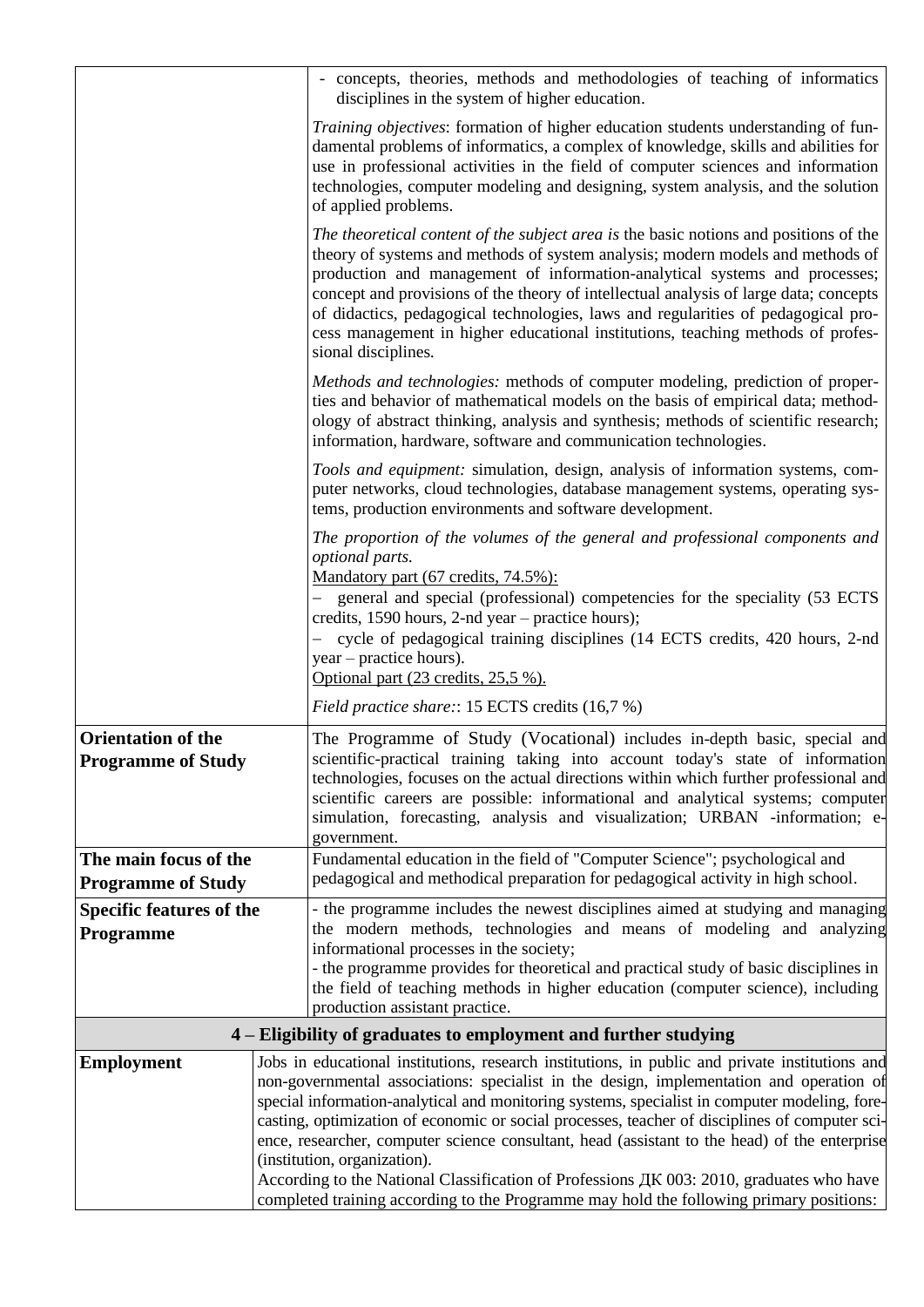|                                       | 2131.2 Developers of Computing Systems<br>2131.2 System Administrator<br>2131.2 Analyst of Computer Systems                                                                                                                                                                                                                                                  |                                                                                                                                                                                                                                                                                                                                                                                                                                       |  |  |  |  |  |  |  |  |  |
|---------------------------------------|--------------------------------------------------------------------------------------------------------------------------------------------------------------------------------------------------------------------------------------------------------------------------------------------------------------------------------------------------------------|---------------------------------------------------------------------------------------------------------------------------------------------------------------------------------------------------------------------------------------------------------------------------------------------------------------------------------------------------------------------------------------------------------------------------------------|--|--|--|--|--|--|--|--|--|
|                                       |                                                                                                                                                                                                                                                                                                                                                              | 2131.2 Designer of Computer Systems<br>2310 Teachers of Universities and Higher Education Institutions                                                                                                                                                                                                                                                                                                                                |  |  |  |  |  |  |  |  |  |
| <b>Further learning</b>               |                                                                                                                                                                                                                                                                                                                                                              | The learner with Master's degree can continue training to get the third (educational and<br>scientific) level of higher education, as well as improve qualifications and receive addi-<br>tional postgraduate education.                                                                                                                                                                                                              |  |  |  |  |  |  |  |  |  |
|                                       |                                                                                                                                                                                                                                                                                                                                                              | 5 – Teaching and Assessment                                                                                                                                                                                                                                                                                                                                                                                                           |  |  |  |  |  |  |  |  |  |
| <b>Teaching and learn-</b><br>ing     |                                                                                                                                                                                                                                                                                                                                                              | Student-centered learning and individual-personality approach; are realized through<br>studies based on research, strengthening of practical orientation and creative orientation in<br>the form of a combination of lectures, practical classes, independent study and research<br>work using the elements of distance learning, solving applied tasks, implementing<br>projects, production practices, qualification master's work. |  |  |  |  |  |  |  |  |  |
| <b>Assessment</b>                     | work.                                                                                                                                                                                                                                                                                                                                                        | Cumulative rating system, which involves student evaluation for all types of classroom and<br>non-classroom educational activities: current, modular, final control; written examinations,<br>testing, laboratory reports, presentations, credits, practice reports, qualification master's                                                                                                                                           |  |  |  |  |  |  |  |  |  |
|                                       |                                                                                                                                                                                                                                                                                                                                                              | 6 - Programme competencies                                                                                                                                                                                                                                                                                                                                                                                                            |  |  |  |  |  |  |  |  |  |
| <b>Integral competence</b>            | Ability to solve complex specialized problems and practical problems in the field of<br>computer sciences or in the process of learning that involves the application of theories and<br>methods of computer science, information technology and is characterized by complexity<br>and uncertainty of the conditions.                                        |                                                                                                                                                                                                                                                                                                                                                                                                                                       |  |  |  |  |  |  |  |  |  |
| <b>General competen-</b><br>cies (GC) | $GC-1$                                                                                                                                                                                                                                                                                                                                                       | Ability to solve complex problems. Ability to reveal the scientific essence of<br>problems in the professional sphere, to find adequate ways of their solution;<br>the knowledge of a system, a holistic approach to the analysis and assessment<br>of the situation.                                                                                                                                                                 |  |  |  |  |  |  |  |  |  |
|                                       | $GC -2$<br>Critical thinking. Ability to analyze, verify, evaluate the completeness and<br>reliability of information in the course of professional activity, if necessary,<br>to supplement and synthesize missing information.                                                                                                                             |                                                                                                                                                                                                                                                                                                                                                                                                                                       |  |  |  |  |  |  |  |  |  |
|                                       | $GC -3$                                                                                                                                                                                                                                                                                                                                                      | Creativity. Openness to new knowledge, ideas and technologies; the ability to<br>produce non-standard ideas, approaches, deviate from traditional problem-<br>solving schemes; ability to innovate.                                                                                                                                                                                                                                   |  |  |  |  |  |  |  |  |  |
|                                       | $GC -4$                                                                                                                                                                                                                                                                                                                                                      | <b>Staff management.</b> Ability to take initiative and carry out leadership<br>functions in the team in order to achieve a common goal; ability to manage<br>projects, organize team work, set goals, evaluate and ensure the effectiveness<br>of teamwork; to manage the strategic development of the team in the process<br>of professional activity.                                                                              |  |  |  |  |  |  |  |  |  |
|                                       | Coordination with others. Ability and willingness to carry out collective<br>$GC -5$<br>projects, assume responsibility for the work of a separate group; ability to<br>conduct a discussion, arguing for his point of view; the ability to<br>communicate their own knowledge, substantiation and conclusions to the<br>specialists and the general public. |                                                                                                                                                                                                                                                                                                                                                                                                                                       |  |  |  |  |  |  |  |  |  |
|                                       | $GC - 6$                                                                                                                                                                                                                                                                                                                                                     | <b>Conducting negotiations.</b> Ability to communicate in Ukrainian and foreign<br>languages with representatives of other professional groups of different levels<br>(with experts from other fields of knowledge / types of economic activity,<br>customers, auditors of certification bodies, etc.); skills of effective use of modern<br>communication technologies.                                                              |  |  |  |  |  |  |  |  |  |
|                                       | $GC -7$                                                                                                                                                                                                                                                                                                                                                      | Emotional intelligence. Understanding your own emotional state, self-<br>control and self-regulation; self-esteem and confidence; ability to overcome<br>difficulties, resistance to stress; general optimistic mood, initiative,<br>adjustment to a positive result.                                                                                                                                                                 |  |  |  |  |  |  |  |  |  |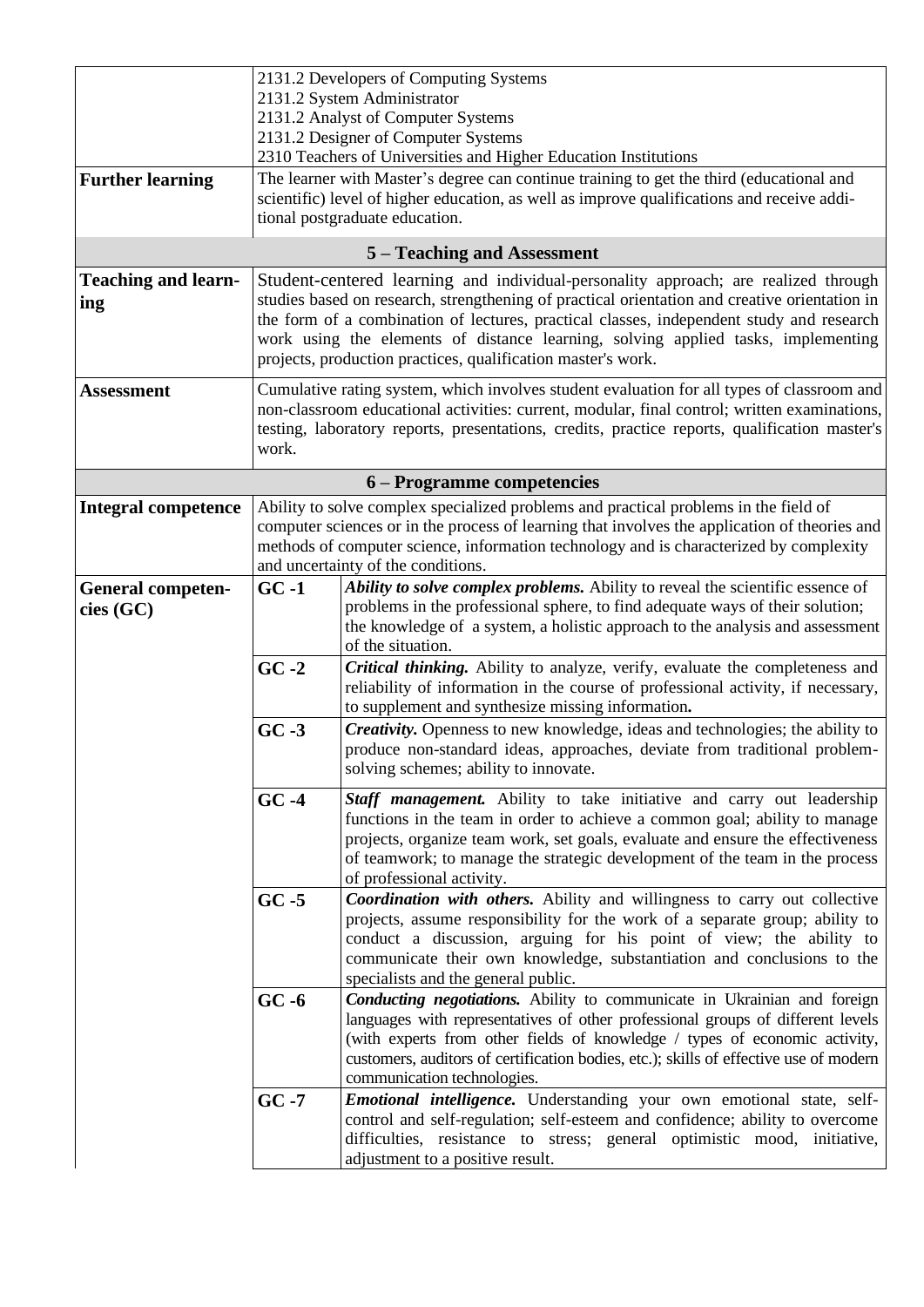|                                            | $GC - 8$       | Cognitive Flexibility. Ability to acquire new knowledge, skills and integrate<br>them with existing ones; independent development of new methods of<br>research, changes in the scientific and production profile of their activities.                                                                                                                                                                                                                                   |  |  |  |  |  |  |
|--------------------------------------------|----------------|--------------------------------------------------------------------------------------------------------------------------------------------------------------------------------------------------------------------------------------------------------------------------------------------------------------------------------------------------------------------------------------------------------------------------------------------------------------------------|--|--|--|--|--|--|
|                                            | $GC -9$        | Customer Orientated Approach. Ability to communicate effectively with the<br>customer, formulate a technical task, develop a plan for its implementation,<br>present the results of work and substantiate the proposed solutions at the<br>modern scientific, technical and professional level.                                                                                                                                                                          |  |  |  |  |  |  |
|                                            | $GC -10$       | Making judgments and making decisions. The ability to navigate in different<br>perspectives on the problem, to form their own opinion; be able to formulate the<br>task, reasonably choose the best ways to solve, analyze and comprehend the<br>resulting solution.                                                                                                                                                                                                     |  |  |  |  |  |  |
| <b>Professional compe-</b><br>tencies (PC) | $PC-1$         | The ability to evaluate, analyse and effectively use the methods, technologies<br>and tools of informatics in all spheres of public life; understanding the main<br>areas of further development of computer science and information<br>technologies.                                                                                                                                                                                                                    |  |  |  |  |  |  |
|                                            | $PC -2$        | The ability to reasonably choose methods and approaches to solving<br>theoretical and applied problems in the field of computer sciences,<br>interpretation of the results.                                                                                                                                                                                                                                                                                              |  |  |  |  |  |  |
|                                            | $PC -3$        | The ability to formulate and explore mathematical models of systems and<br>processes, develop adequate computer models and algorithms for solving<br>professional problems with the use of modern technologies and tools.                                                                                                                                                                                                                                                |  |  |  |  |  |  |
|                                            | $PC -4$        | The ability to organize computational processes and management in<br>information-analytical systems of different purposes, taking into account their<br>architecture, configuration, software and organizational structure.                                                                                                                                                                                                                                              |  |  |  |  |  |  |
|                                            | $PC - 5$       | The ability to extract knowledge by integrating and analyzing large data from<br>diverse and diverse sources of information; to design and program to<br>implement methods and algorithms of computer processing and analysis of<br>large volumes of data in information environments of different purposes.                                                                                                                                                             |  |  |  |  |  |  |
|                                            | $PC -6$        | The ability to apply modern information and computer technologies, includ-<br>ing SMART, for the development of city infrastructure (systems for<br>monitoring, analyzing and control processes, embedded and distributed<br>applications, specialized Internet of things systems, etc.).                                                                                                                                                                                |  |  |  |  |  |  |
|                                            | $PC -7$        | The ability to introduce and accompany the use of digital technologies in the<br>management of public and private organizations, educational institutions, e-<br>government.                                                                                                                                                                                                                                                                                             |  |  |  |  |  |  |
|                                            | $PC -8$        | The ability to prepare applications for inventions and utility models in the IT<br>industry, organize work on the implementation of author's supervision in the<br>development, debugging, testing and delivery of the software product to the<br>customer, provide protection and assessment of the cost of intellectual prop-<br>erty, participate in the consideration of various technical documentation, to<br>prepare the necessary reviews, reviews, conclusions. |  |  |  |  |  |  |
|                                            | $PC -9$        | Possession of a complex of knowledge, skills and other competences that<br>provides the ability to organize and conduct qualitative studies and<br>educational work in higher education institutions.                                                                                                                                                                                                                                                                    |  |  |  |  |  |  |
|                                            | $PC-10$        | The ability to apply the latest educational technologies in professional<br>activity, readiness and ability through self-education, studying positive<br>experience to improve their pedagogical skills.                                                                                                                                                                                                                                                                 |  |  |  |  |  |  |
|                                            |                | 7 – Program learning outcomes                                                                                                                                                                                                                                                                                                                                                                                                                                            |  |  |  |  |  |  |
| <b>Knowledge and</b><br>understanding      | <b>PLOk-1</b>  | basic concepts and provisions of the theory of systems; principles, methods,<br>structure of system analysis; factors, operations, system analysis functions.                                                                                                                                                                                                                                                                                                            |  |  |  |  |  |  |
|                                            | <b>PLOk -2</b> | existing methodologies, technologies and means of modeling, analysis, optimiza-<br>tion and forecasting of information processes in society and the principles of their<br>rational use.                                                                                                                                                                                                                                                                                 |  |  |  |  |  |  |
|                                            | PLOk -3        | principles and means of collecting, systematizing, generalizing social and<br>economic information, technologies and analytical tools; theoretical<br>foundations for the construction of information and analytical systems for the                                                                                                                                                                                                                                     |  |  |  |  |  |  |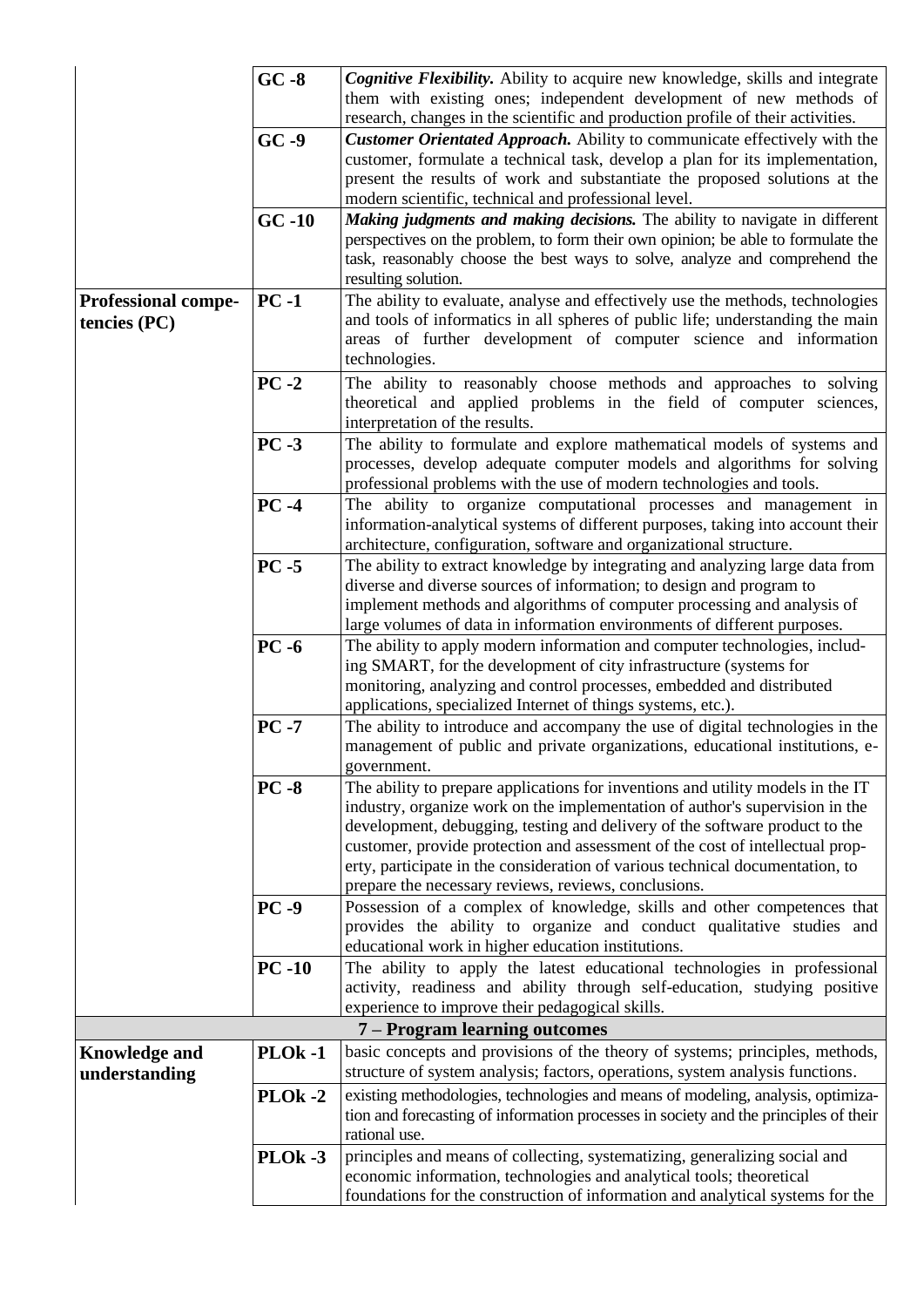|               |                     | creation of an integrated corporate information system for economic or other<br>purposes.                                                                                                                                                                                                                                  |
|---------------|---------------------|----------------------------------------------------------------------------------------------------------------------------------------------------------------------------------------------------------------------------------------------------------------------------------------------------------------------------|
|               | PLO <sub>k</sub> -4 | mathematical bases of extraction and intellectual analysis of large data of various<br>nature and basic algorithms for their implementation.                                                                                                                                                                               |
|               | <b>PLOk -5</b>      | principles and means of obtaining reliable environmental information with<br>minimal impact on it, transmission technology, accumulation and processing of<br>real-time digital data for monitoring systems.                                                                                                               |
|               | PLO <sub>k</sub> -6 | general principles, methods and technologies of informational and analytical<br>support of public administration, including e-government systems,<br>approaches to their implementation, evaluation and support.                                                                                                           |
|               | <b>PLOk -7</b>      | normative base in the field of protection of intellectual property in the field of<br>information technologies, principles of legal support for the introduction of<br>information systems and software (including software development, search<br>engine optimization, provision of services in electronic format, etc.). |
|               | PLO <sub>k</sub> -8 | competent construction of communication in the educational and scientific process,<br>professional activity (in Ukrainian and foreign languages).                                                                                                                                                                          |
|               | PLO <sub>k</sub> -9 | the principles of didactics of teaching of professional disciplines, methods,<br>methods and means of organizing students' educational activities, scientific,<br>educational and organizational work at a higher educational institution.                                                                                 |
|               | <b>PLOk -10</b>     | science-learning conceptual apparatus, methodology, methods, forms of scientific<br>research, requirements and rules of scientific publications, ethical aspects of<br>scientific research.                                                                                                                                |
| <b>Skills</b> | PLOs-1              | to select and apply appropriate analytical, computational and experimental<br>methods for solving professional problems, to process and systematise<br>information, to interpret results.                                                                                                                                  |
|               | $PLOs -2$           | effectively use modern mathematical apparatus in professional activity, to design,<br>develop and analyse models and algorithms of information processes in systems,<br>to evaluate their adequacy, efficiency, complexity, solvability.                                                                                   |
|               | $PLOs -3$           | use software tools for the design and operation of information and analytical<br>systems, design and implement modules of systems of different levels.                                                                                                                                                                     |
|               | PLOs-4              | design, build and provide efficient working regimes for robotic and<br>microcontroller computer systems and SMART-technologies for the<br>development of urban infrastructure, social services, etc.                                                                                                                       |
|               | $PLOs - 5$          | to create and operate information systems that ensure the functioning of<br>government bodies in electronic format and their communication with<br>citisens, legal entities, non-governmental organisations; to evaluate and<br>analyze the state of the developed e-government systems.                                   |
|               | $PLOs - 6$          | to prepare applications for inventions and utility models in the IT industry, to<br>protect and evaluate the cost of intellectual property, to participate in the<br>consideration of various technical documentation, to prepare the necessary<br>reviews, feedback, conclusions.                                         |
|               | $PLOs -7$           | to plan the teaching of informatics disciplines using various organizational<br>forms and means of training, to define the functions, purpose and tasks of<br>teaching at a higher educational institution, to prepare and conduct classes of<br>various types and forms.                                                  |
|               | $PLOs - 8$          | to create and use didactic and methodical means, in particular computer-<br>oriented, to develop computer training programmes according to the set of<br>technical requirements.                                                                                                                                           |
|               | PLOs -9             | to plan, organise and conduct educational work, student scientific circles; to<br>analyze situations concerning solving educational problems in different<br>contexts.                                                                                                                                                     |
|               |                     | <b>PLOs</b> -10 to speak in oral and written way in native and foreign languages in scientific,<br>industrial and social-social spheres of professional activities.                                                                                                                                                        |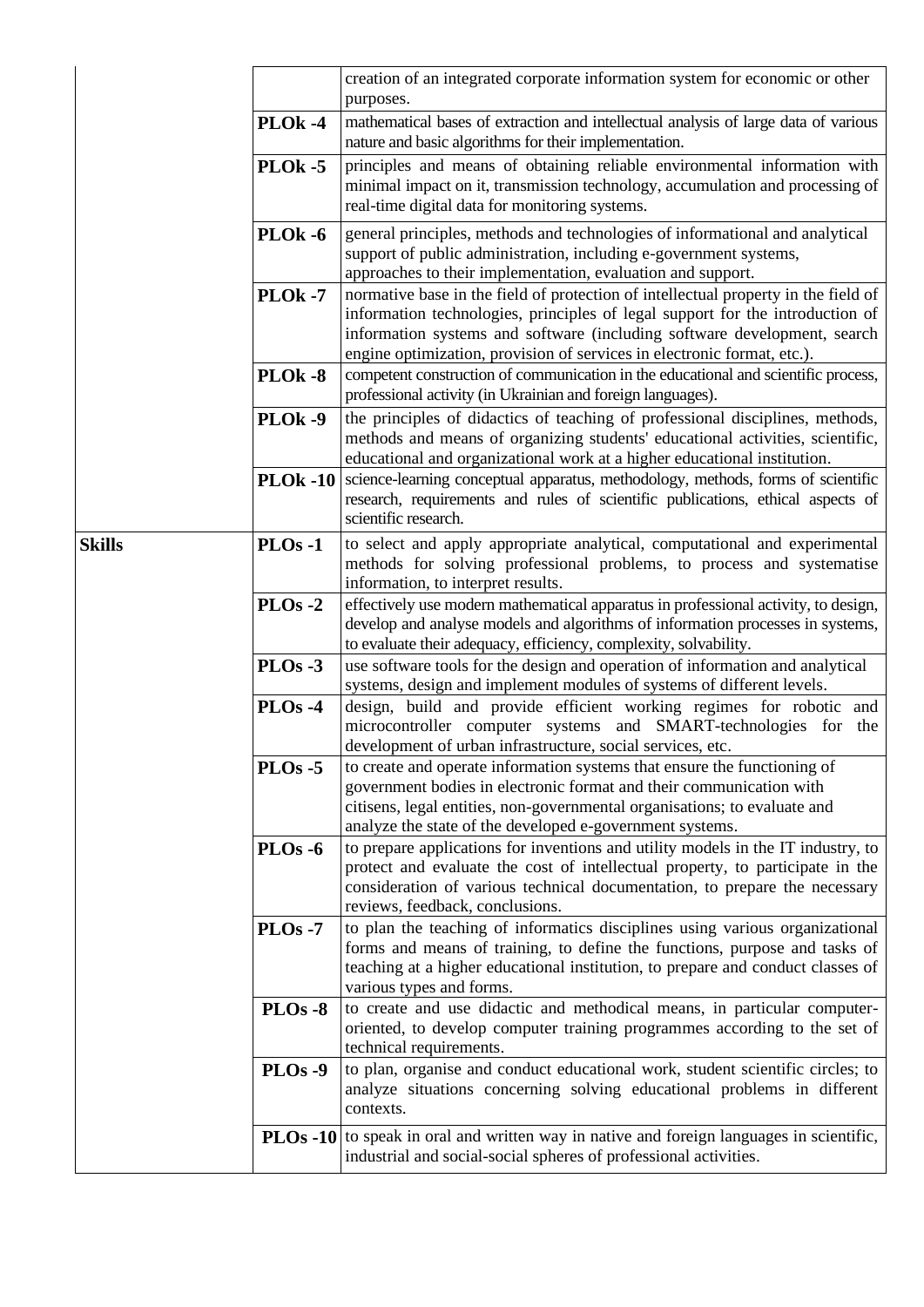|                                                | 8 – Resource support for the implementation of the Programme                                                                                                                                                                                                                                                                                                                                                                                                                                                                                                                                                                                                                                                                                      |
|------------------------------------------------|---------------------------------------------------------------------------------------------------------------------------------------------------------------------------------------------------------------------------------------------------------------------------------------------------------------------------------------------------------------------------------------------------------------------------------------------------------------------------------------------------------------------------------------------------------------------------------------------------------------------------------------------------------------------------------------------------------------------------------------------------|
| <b>Personnel</b>                               | The head of the project group and the teaching staff, which ensures its implementation,<br>meets the requirements specified by the Licensing Conditions for the educational activities<br>of educational institutions. The maintenance of the programme of study is carried out by                                                                                                                                                                                                                                                                                                                                                                                                                                                                |
|                                                | the teaching staff of the Department of Computer Science and Mathematics of the Faculty<br>of Information Technology and Management.                                                                                                                                                                                                                                                                                                                                                                                                                                                                                                                                                                                                              |
|                                                | The practice-oriented nature of the programme of study involves the broad participation of<br>practitioners that are relevant to the direction of the program.                                                                                                                                                                                                                                                                                                                                                                                                                                                                                                                                                                                    |
| <b>Material and</b>                            | Computer classes and competence centers are specially equipped with hardware software,                                                                                                                                                                                                                                                                                                                                                                                                                                                                                                                                                                                                                                                            |
| technical support                              | visual and methodological materials, namely: the laboratory of embedded systems and 3D<br>modeling, the center of modeling and programming, the center of educational technologies,<br>the computer laboratory networks.                                                                                                                                                                                                                                                                                                                                                                                                                                                                                                                          |
| Information,                                   | Library electronic resources, electronic scientific editions, electronic training courses with                                                                                                                                                                                                                                                                                                                                                                                                                                                                                                                                                                                                                                                    |
| educational and                                | the possibility of distance learning and independent work, cloud services.                                                                                                                                                                                                                                                                                                                                                                                                                                                                                                                                                                                                                                                                        |
| methodological                                 |                                                                                                                                                                                                                                                                                                                                                                                                                                                                                                                                                                                                                                                                                                                                                   |
| support                                        |                                                                                                                                                                                                                                                                                                                                                                                                                                                                                                                                                                                                                                                                                                                                                   |
|                                                | 9 - Academic mobility                                                                                                                                                                                                                                                                                                                                                                                                                                                                                                                                                                                                                                                                                                                             |
| <b>National Credit</b><br><b>Mobility</b>      |                                                                                                                                                                                                                                                                                                                                                                                                                                                                                                                                                                                                                                                                                                                                                   |
| <b>International Credit</b><br><b>Mobility</b> | The Regulations on the procedure for exercising the right to academic mobility of the<br>participants of the educational process of the University were put into effect by order<br>dated September 30, 2016. Agreements were envisaged that stipulate student mobility<br>with universities of European countries and within the framework of the Erasmus $+ CA1$<br>program. Among them are the University of Vilnius (Lithuania), the University of<br>Constantine Philosopher in Nitri (Slovakia), the University of Extremadura (Spain), the<br>Silesian University in Katowice (Poland), the Jan Długosz Academy in Częstochowa<br>(Poland), the University of Ostrava (Czech Republic), the University of Lisbon (Portugal)<br>and others. |
| <b>Studying of foreign</b>                     | According to the license, preparation of foreigners and stateless persons is envisaged.                                                                                                                                                                                                                                                                                                                                                                                                                                                                                                                                                                                                                                                           |
| higher education                               |                                                                                                                                                                                                                                                                                                                                                                                                                                                                                                                                                                                                                                                                                                                                                   |
| <b>learners</b>                                |                                                                                                                                                                                                                                                                                                                                                                                                                                                                                                                                                                                                                                                                                                                                                   |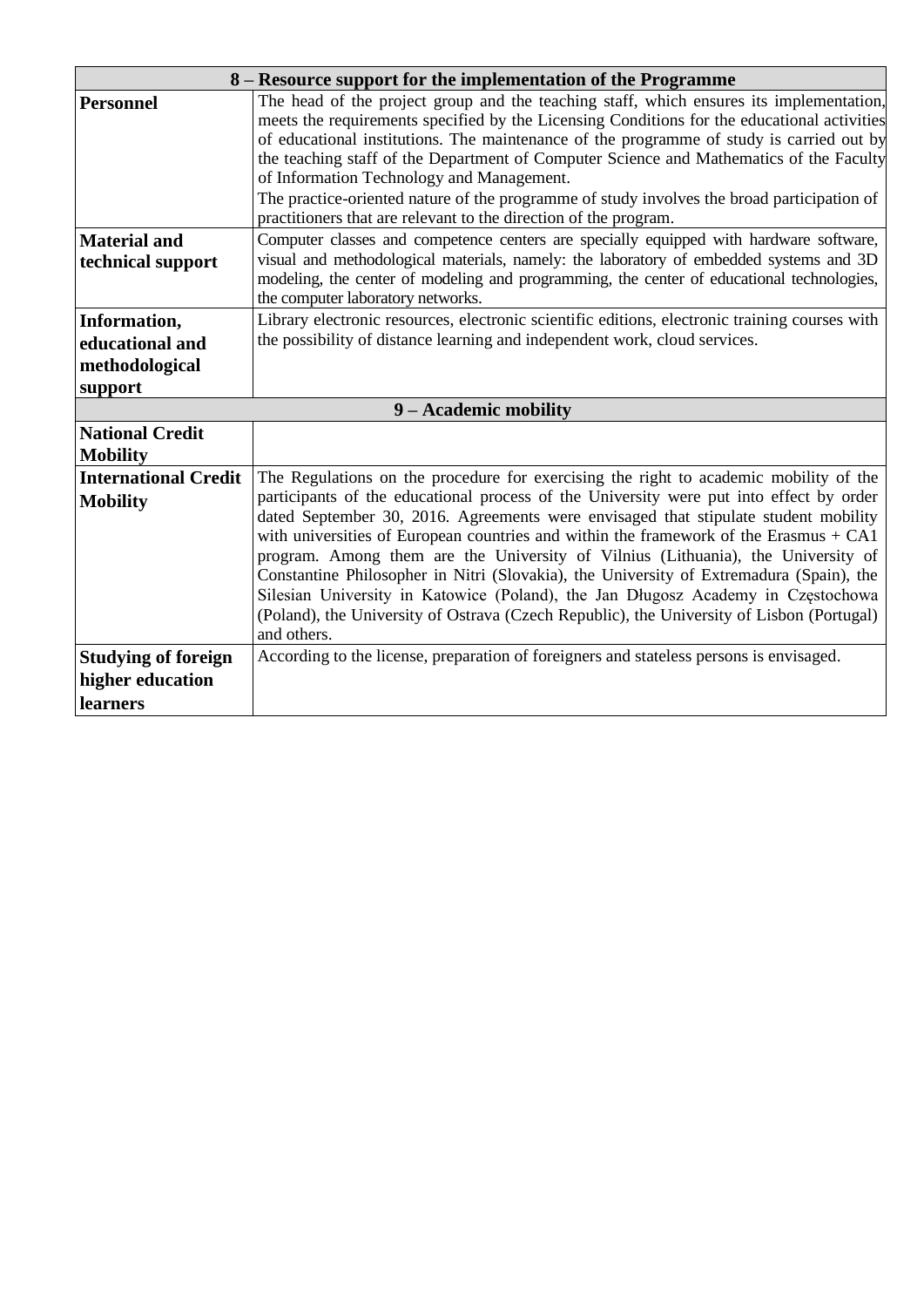### **ІІ. The List of Components of the Programme of Study (Vocational) Information and Analytical Systems and their Logical Coherence**

# 2.1. List of the PS Components

|                 | Compon<br>ent<br>Code                      | <b>Components of the Programme of Study (Vocational)</b><br>(academic disciplines, course papers, practices, degree<br>papers) | Number of<br>credits | Form of<br>assessment |  |  |  |  |  |  |  |
|-----------------|--------------------------------------------|--------------------------------------------------------------------------------------------------------------------------------|----------------------|-----------------------|--|--|--|--|--|--|--|
|                 | $\mathbf{1}$                               | $\overline{2}$                                                                                                                 | 3                    | $\overline{4}$        |  |  |  |  |  |  |  |
|                 | <b>Compulsory components of PS</b>         |                                                                                                                                |                      |                       |  |  |  |  |  |  |  |
|                 | <b>Educational disciplines</b>             |                                                                                                                                |                      |                       |  |  |  |  |  |  |  |
| EC <sub>1</sub> | <b>CSP.01</b>                              | Professional Foreign Language                                                                                                  | 5                    | credit                |  |  |  |  |  |  |  |
| EC <sub>2</sub> | CSP.02                                     | Intellectual Property in the IT Sector                                                                                         | $\overline{4}$       | exam                  |  |  |  |  |  |  |  |
| EC <sub>3</sub> | CSP.03                                     | Theory of Systems and Systemic Analysis                                                                                        | $\overline{4}$       | credit                |  |  |  |  |  |  |  |
| EC <sub>4</sub> | CSP.04                                     | Modelling of Systems and Processes                                                                                             | $\overline{4}$       | exam                  |  |  |  |  |  |  |  |
| EC <sub>5</sub> | CSP.05                                     | Information and Analytical Systems.<br>SMART-technologies                                                                      | 5                    | exam                  |  |  |  |  |  |  |  |
| EC <sub>6</sub> | <b>CSP.06</b>                              | <b>Big Data Analysis and Processing</b>                                                                                        | 6                    | exam                  |  |  |  |  |  |  |  |
| EC <sub>7</sub> | <b>CSP.07</b>                              | <b>Computer Systems for URBAN-Monitoring</b>                                                                                   | 5                    | exam                  |  |  |  |  |  |  |  |
| EC 8            | <b>CSP.08</b>                              | Digital Technology for Communication and Management                                                                            | 5                    | credit                |  |  |  |  |  |  |  |
| EC <sub>9</sub> | <b>CSP.09</b>                              | Teaching at Higher School                                                                                                      | 8                    | exam                  |  |  |  |  |  |  |  |
|                 |                                            | Pedagogy and Psychology of Higher School                                                                                       | 4                    |                       |  |  |  |  |  |  |  |
|                 |                                            | Methodology of teaching of professional disciplines                                                                            | $\overline{4}$       |                       |  |  |  |  |  |  |  |
|                 | Total amount of the compulsory components: | 46                                                                                                                             |                      |                       |  |  |  |  |  |  |  |
|                 |                                            | <b>Practice</b>                                                                                                                |                      |                       |  |  |  |  |  |  |  |
| <b>EC</b> 10    | <b>CSP.01</b>                              | Field (assistance)                                                                                                             | 6                    | credit                |  |  |  |  |  |  |  |
| <b>EC11</b>     | CSP.02                                     | Pre-diploma practice                                                                                                           | 9                    | credit                |  |  |  |  |  |  |  |
|                 |                                            | Total amount of practice                                                                                                       | 15                   |                       |  |  |  |  |  |  |  |
|                 |                                            | <b>Attestation</b>                                                                                                             |                      |                       |  |  |  |  |  |  |  |
|                 |                                            | Preparation of Master's Degree Paper                                                                                           | 4,5                  |                       |  |  |  |  |  |  |  |
| <b>EC12</b>     | CSP.1                                      | Master's Degree Paper Defense                                                                                                  | 1,5                  |                       |  |  |  |  |  |  |  |
|                 |                                            | Total amount of the compulsory components                                                                                      | 67                   |                       |  |  |  |  |  |  |  |
|                 |                                            | <b>Optional components of the PS</b>                                                                                           |                      |                       |  |  |  |  |  |  |  |
|                 |                                            | Choice from the Catalogue of Courses (students choose academic disciplines to get the certain amount of<br>credits)            |                      |                       |  |  |  |  |  |  |  |
|                 | <b>Total</b>                               |                                                                                                                                | 23                   | credits               |  |  |  |  |  |  |  |
|                 |                                            | Total amount of the optional components                                                                                        |                      | 23                    |  |  |  |  |  |  |  |
|                 |                                            | TOTAL AMOUNT OF THE PROGRAMME OF STUDY                                                                                         | 90                   |                       |  |  |  |  |  |  |  |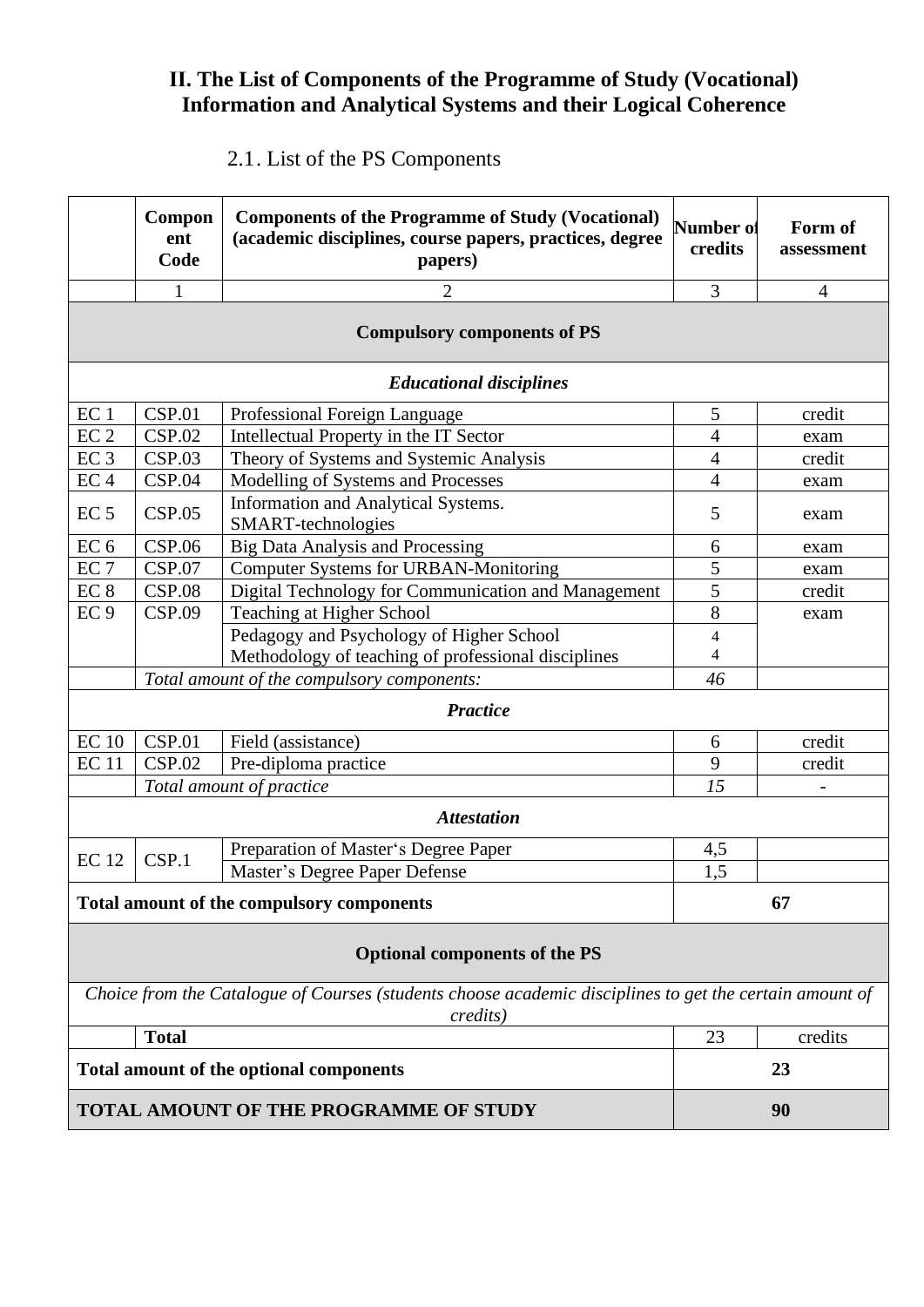| <b>SEMESTER I</b>               | <b>SEMESTER II</b>            | <b>SEMESTER III</b>                   |
|---------------------------------|-------------------------------|---------------------------------------|
| <b>30 ECTS Credits</b>          | 34,5 ECTS Credits             | 25,5 ECTS Credits                     |
| <b>Professional Foreign</b>     | <b>Big Data Analysis and</b>  | <b>Choice from the Catalogue</b>      |
| Language                        | Processing                    | of Courses                            |
| <b>5 ECTS Credits</b>           | <b>6 ECTS Credits</b>         | <b>9 ECTS Credits</b>                 |
| <b>Intellectual Property in</b> | <b>Computer Systems for</b>   | Field (assistance)                    |
| the IT Sector                   | <b>URBAN-Monitoring</b>       | <b>6 ECTS Credits</b>                 |
| <b>4 ECTS Credits</b>           | <b>5 ECTS Credits</b>         |                                       |
| <b>Theory of Systems and</b>    | <b>Digital Technology for</b> | Pre-diploma practice                  |
| <b>Systemic Analysis</b>        | <b>Communication and</b>      | <b>9 ECTS Credits</b>                 |
| <b>4 ECTS Credits</b>           | Management                    |                                       |
|                                 | <b>5 ECTS Credits</b>         |                                       |
| <b>Modelling of Systems</b>     | <b>Teaching at Higher</b>     | <b>Attestation</b>                    |
| and Processes                   | School                        | <b>1,5 ECTS Credits</b>               |
| <b>ECTS</b> Credits             | <b>8 ECTS Credits</b>         | <b>Master Degree Paper</b><br>Defense |
| <b>Information and Analyti-</b> | Pedagogy and Psychol-         |                                       |
| cal Systems                     | ogy of Higher School          |                                       |
| <b>5 ECTS Credits</b>           | <b>4 ECTS Credits</b>         |                                       |
| <b>Choice from the Cata-</b>    | Methodology of                |                                       |
| logue of Courses                | teaching of professional      |                                       |
| <b>8 ECTS Credits</b>           | disciplines                   |                                       |
|                                 | <b>4 ECTS Credits</b>         |                                       |
|                                 | <b>Choice from the Cata-</b>  |                                       |
|                                 | logue of Courses              |                                       |
|                                 | <b>6 ECTS Credits</b>         |                                       |
|                                 | <b>Preparation of</b>         |                                       |
|                                 | <b>Master Degree</b>          |                                       |
|                                 | Paper                         |                                       |
|                                 | <b>4,5 ECTS Credits</b>       |                                       |
|                                 |                               |                                       |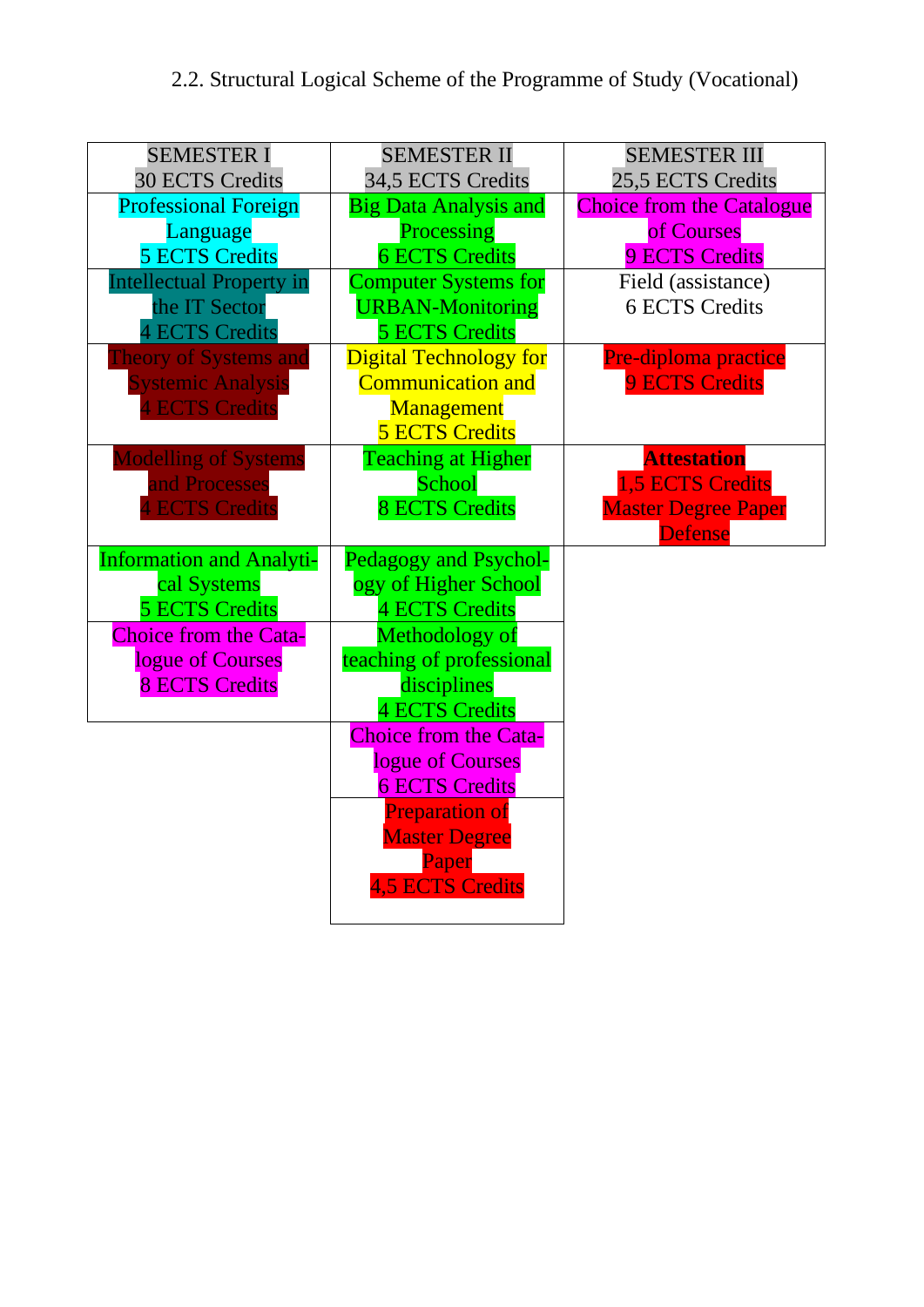### **III.Form of Attestation of Higher Educational Learners**

The graduate students majoring in Speciality 122 "Computer Science" get attestation in the form of degree paper defense. The attestation results in issuing them the document of the state standard issued to confirm that they are awarded with the degree and education qualification of Master of Computer Science

The attestation is performed openly and publicly.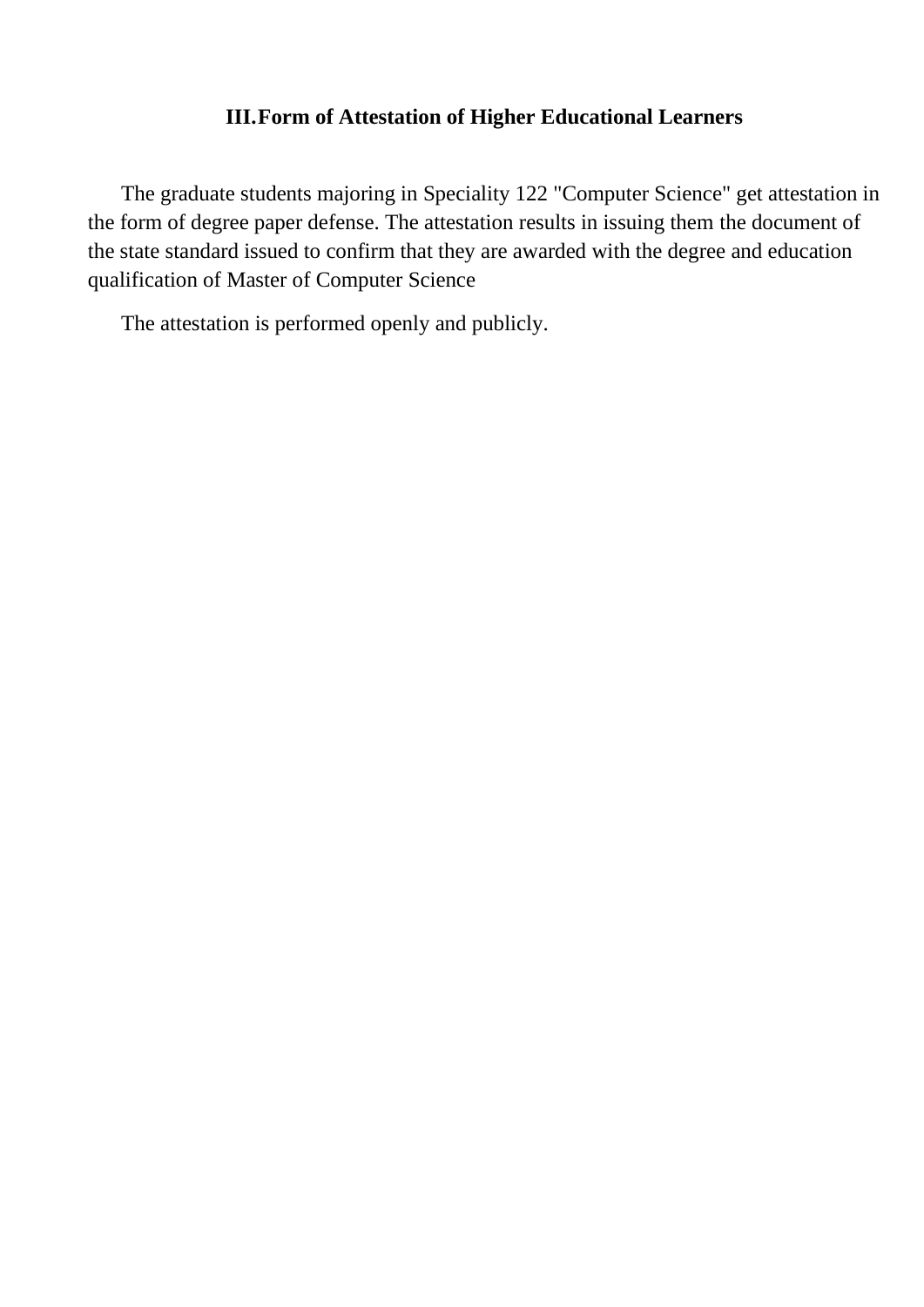|                  | EC               | $\mathcal{L}$<br>EC | $\omega$<br>$\rm EC$ | $\overline{\mathcal{A}}$<br>EC | $\sigma$<br>$\rm EC$ | $\bullet$<br>EC  | $\overline{\phantom{m}}$<br>$\rm EC$ | $\infty$<br>EC    | $9-1$<br>EC       | $9 - 2$<br>EC    | $10\,$<br>EC     | $\Box$<br>EC     | 12<br>EC          |
|------------------|------------------|---------------------|----------------------|--------------------------------|----------------------|------------------|--------------------------------------|-------------------|-------------------|------------------|------------------|------------------|-------------------|
| GC1              |                  |                     | $\boldsymbol{+}$     | $+$                            | $\boldsymbol{+}$     | $+$              | $\boldsymbol{+}$                     | $+$               | $\qquad \qquad +$ | $+$              | $^{+}$           | $^{+}$           | $\overline{+}$    |
| ${\rm GC}$ $2$   |                  |                     | $\boldsymbol{+}$     |                                | $\boldsymbol{+}$     | $+$              |                                      |                   |                   |                  |                  | $+$              | $\qquad \qquad +$ |
| $\overline{GC3}$ | $+$              |                     | $+$                  |                                | $+$                  | $+$              | $+$                                  |                   | $+$               | $+$              | $+$              | $+$              | $+$               |
| GC4              |                  |                     |                      |                                | $\boldsymbol{+}$     |                  |                                      | $+$               | $\boldsymbol{+}$  |                  | $+$              | $+$              |                   |
| GC <sub>5</sub>  | $\boldsymbol{+}$ |                     |                      |                                | $\boldsymbol{+}$     |                  | $+$                                  | $+$               | $\boldsymbol{+}$  |                  |                  |                  |                   |
| GC <sub>6</sub>  | $\boldsymbol{+}$ |                     |                      |                                |                      |                  |                                      | $\qquad \qquad +$ |                   |                  |                  | $\boldsymbol{+}$ |                   |
| GC <sub>7</sub>  |                  |                     |                      |                                |                      |                  |                                      |                   | $+$               |                  | $+$              | $+$              |                   |
| GC 8             |                  | $+$                 | $+$                  | $+$                            | $\boldsymbol{+}$     | $+$              |                                      |                   | $\boldsymbol{+}$  |                  | $\boldsymbol{+}$ | $+$              | $+$               |
| GC <sub>9</sub>  | $+$              | $+$                 |                      |                                | $\boldsymbol{+}$     |                  | $+$                                  | $+$               |                   |                  |                  | $+$              |                   |
| <b>GC 10</b>     |                  | $+$                 | $+$                  | $+$                            | $+$                  | $+$              | $\boldsymbol{+}$                     | $+$               | $\boldsymbol{+}$  | $\boldsymbol{+}$ | $+$              | $+$              | $\boldsymbol{+}$  |
| PC1              | $+$              | $+$                 | $^{+}$               |                                | $\boldsymbol{+}$     |                  |                                      | $\boldsymbol{+}$  |                   |                  |                  | $+$              |                   |
| $PC2$            |                  |                     | $\boldsymbol{+}$     | $\boldsymbol{+}$               |                      |                  |                                      |                   |                   |                  |                  |                  |                   |
| PC <sub>3</sub>  |                  |                     |                      |                                | $+$                  |                  |                                      |                   |                   |                  |                  |                  | $+$               |
| PC <sub>4</sub>  |                  |                     |                      | $+$                            | $\boldsymbol{+}$     |                  | $\boldsymbol{+}$                     | $\boldsymbol{+}$  |                   |                  |                  | $+$              | $\! + \!$         |
| PC <sub>5</sub>  |                  |                     | $+$                  |                                |                      | $+$              | $\boldsymbol{+}$                     |                   |                   |                  |                  |                  | $+$               |
| PC <sub>6</sub>  |                  |                     |                      |                                |                      | $\boldsymbol{+}$ | $\boldsymbol{+}$                     |                   |                   |                  |                  |                  |                   |
| PC <sub>7</sub>  |                  |                     |                      |                                | $\boldsymbol{+}$     |                  |                                      | $+$               |                   |                  |                  | $+$              | $\boldsymbol{+}$  |
| PC <sub>8</sub>  | $^{+}$           | $+$                 |                      |                                | $\boldsymbol{+}$     |                  |                                      |                   |                   |                  |                  | $+$              |                   |
| PC <sub>9</sub>  | $+$              |                     |                      |                                |                      |                  |                                      |                   |                   | $+$              | $\boldsymbol{+}$ |                  | $\boldsymbol{+}$  |
| <b>PC</b> 10     | $\! +$           |                     |                      |                                |                      |                  |                                      |                   | $\! + \!$         | $+$              | $\boldsymbol{+}$ |                  | $\! + \!$         |

### **IV. Matrix ofcorrespondence of Programme Competence to Programme Components**